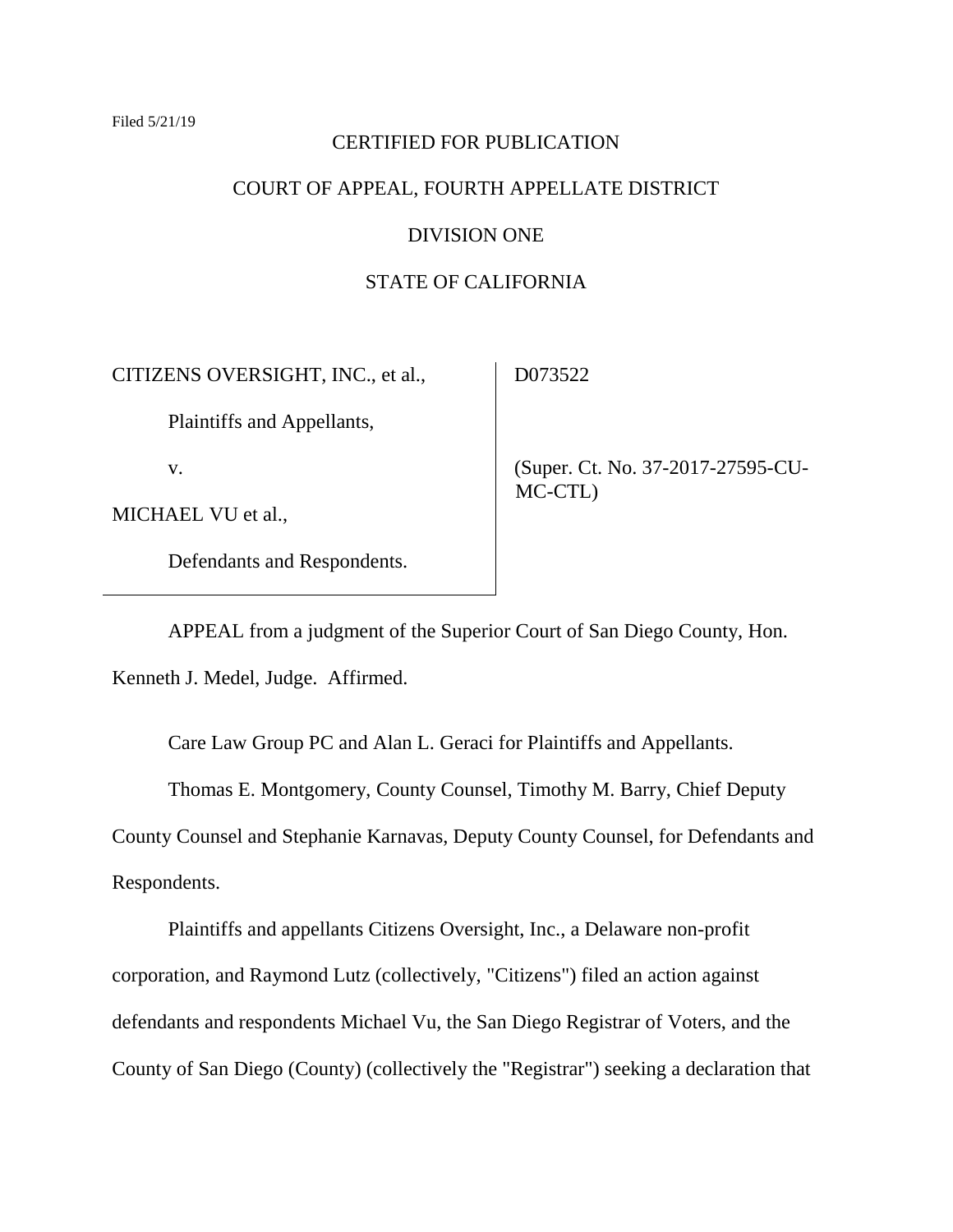Citizens could inspect and copy ballots cast by registered voters during the June 7, 2016, California Presidential Primary Election (2016 Election) and a mandate requiring the Registrar to produce those ballots for inspection and copying. The trial court ruled that the ballots were exempt from disclosure under the California Public Records Act (CPRA or Act; Gov. Code, § 6250 et seq.) because Elections Code section  $15370<sup>1</sup>$  prohibited disclosure. It granted the Registrar's demurrer to the complaint without leave to amend and issued a judgment of dismissal.

The Registrar has requested we take judicial notice of the judgment on the pleadings in a separate case between Raymond Lutz and Michael Vu, San Diego Superior Court case number 37-2016-23347-CU-PT-CTL. We grant this request pursuant to Evidence Code sections 452, subdivision (a) and 459.

Citizens has requested we take judicial notice of a case published by a New York appellate court, *Kosmider v. Whitney* (N.Y.App. 2018) 75 N.Y.Supp.3d 305 (*Kosmider*). We grant the request pursuant to Evidence Code section 451, subdivision (a).

## I. MOOTNESS

The Registrar and the County state in their brief that the ballots from the 2016 Election have been recycled, in accordance with section 17301, subdivision  $(c)$ . If so, this case is moot because there are no longer any ballots from the 2016 Election that

<sup>&</sup>lt;sup>1</sup> Further statutory references are to the Elections Code unless otherwise specified.

<sup>2</sup> As discussed more fully below, section 17301, subdivision (c) provides that ballots in a federal election must be kept for 22 months, after which they shall be destroyed or recycled.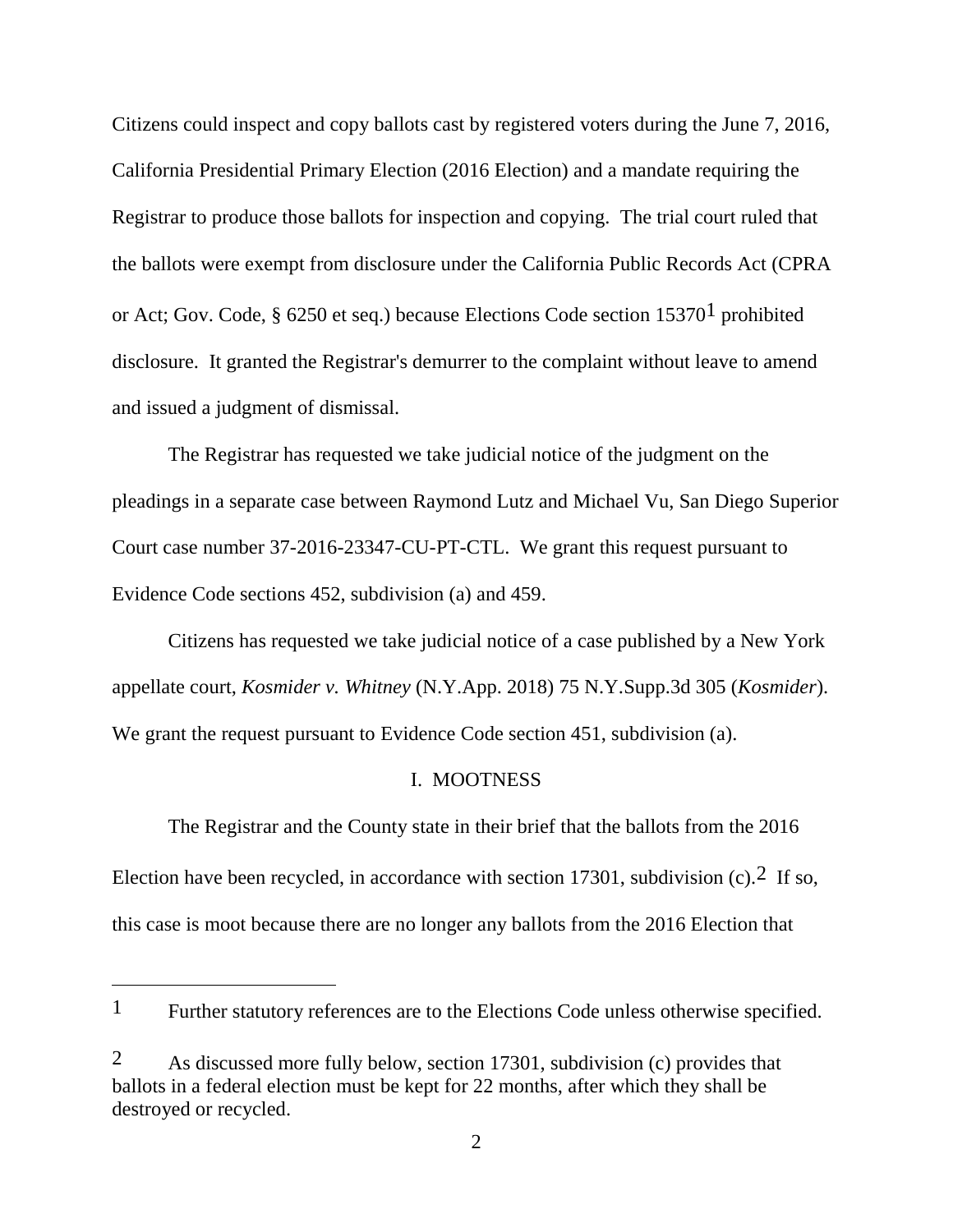could be reviewed. Citizens could obtain no effective relief even if the appeal were decided in their favor. (*Saltonstall v. City of Sacramento* (2014) 231 Cal.App.4th 837, 848–849 (*Saltonstall*).)

An appellate court retains discretion to decide a moot issue if the case presents an issue of " 'substantial and continuing public interest' " and is capable of repetition yet evades review. (*Saltonstall*, *supra*, 231 Cal.App.4th at p. 849.) This policy applies here. Public disclosure of ballots is an important issue of public interest and the question of access will likely recur with federal elections. Because the Registrar is authorized to destroy or recycle ballots 22 months after each federal election (§ 17301, subd. (c)), this issue is likely to recur yet to evade review, due to the time it takes to litigate a matter through the trial court and into the appellate court. We therefore exercise our discretion to resolve this issue even though the ballots from the 2016 Election no longer exist. (*Ibid*.)

### II. SEALING OF BALLOTS

#### A. *Standard of Review*

A demurrer tests the legal sufficiency of a complaint. We therefore exercise our independent judgment when reviewing a ruling that sustained a demurrer. (*People ex rel. Harris v. Pac Anchor Transportation*, *Inc.* (2014) 59 Cal.4th 772, 777.) We accept as true all material facts properly alleged in the complaint, but not deductions, contentions, or conclusions of law or fact. (*Ibid.*)

Further, we conduct an independent review of a trial court's ruling under the CPRA. When, as here, there are no disputed facts, the application of the Act to the facts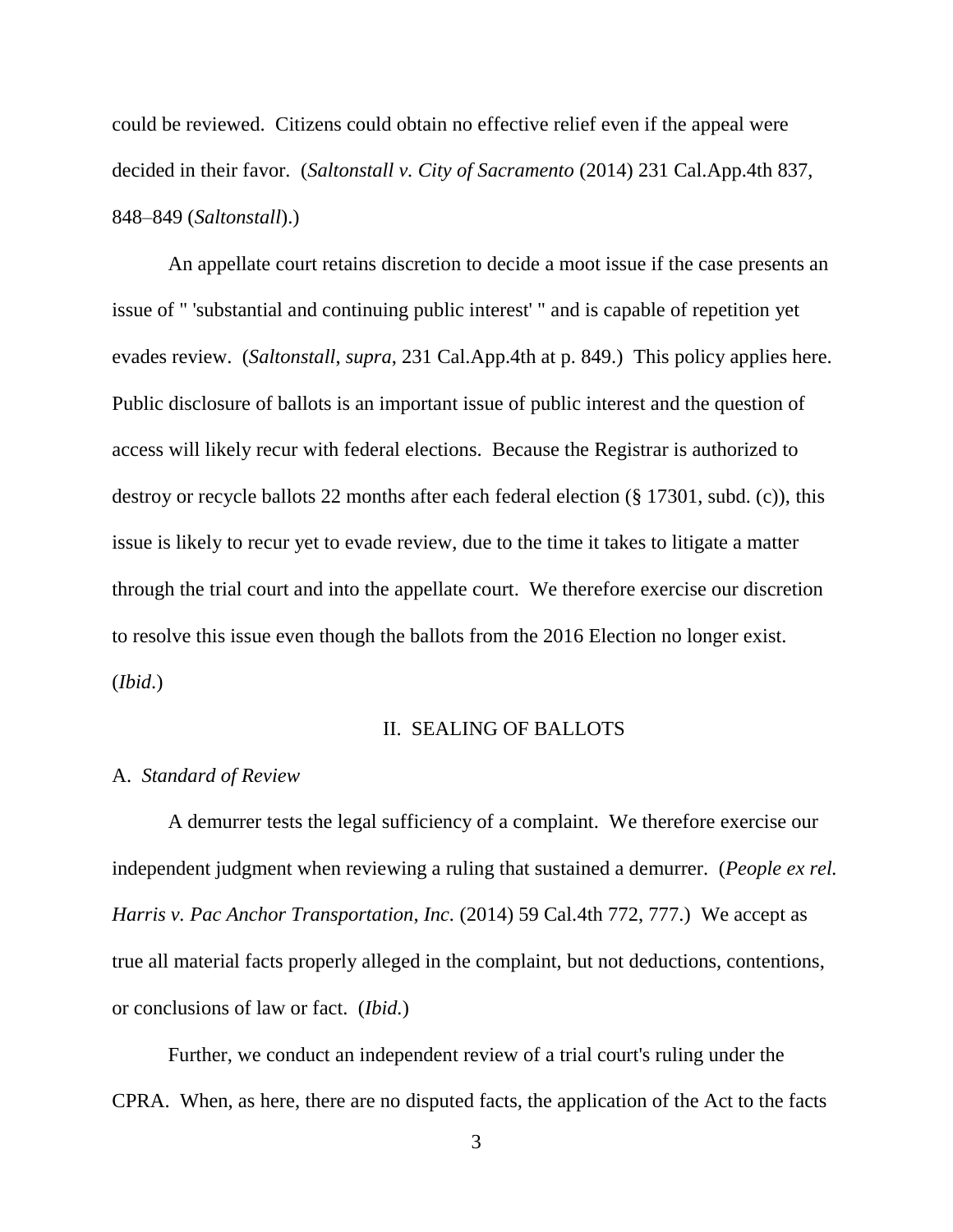is a question of law that is subject to de novo appellate review. (*Associated Chino Teachers v. Chino Valley Unified School Dist*. (2018) 30 Cal.App.5th 530, 536 (*Chino*).)

## B. *Access to Records*

The California Constitution provides public access to information about governmental operations. It states, "The people have the right of access to information concerning the conduct of the people's business, and, therefore, the meetings of public bodies and the writings of public officials and agencies shall be open to public scrutiny." (Cal. Const., art. I, § 3, subd. (b)(1); *City of San Jose v. Superior Court* (2017) 2 Cal.5th 608, 615 (*City of San Jose*).) "Openness in government is essential to the functioning of a democracy. 'Implicit in the democratic process is the notion that government should be accountable for its actions. In order to verify accountability, individuals must have access to government files. Such access permits checks against the arbitrary exercise of official power and secrecy in the political process.' " (*International Federation of Professional and Technical Engineers, Local 21, AFL-CIO v. Superior Court* (2007) 42 Cal.4th 319, 328–329.)

Our Constitution also provides all Californians with a right to privacy. (Cal. Const., Art. 1, § 1.) It provides, specifically, that "Voting shall be secret." (Cal. Const., Art. 2, § 7.) The privacy of the vote is a well-established social norm. (*Chantiles v. Lake Forest II Master Homeowners Assn.* (1995) 37 Cal.App.4th 914, 924.) Voters reasonably expect that their personal voting decisions will not be known to others. (*Ibid*.)

The CPRA balances the tension between open access to governmental records and the constitutional right of privacy. It sets forth broad rules for access to public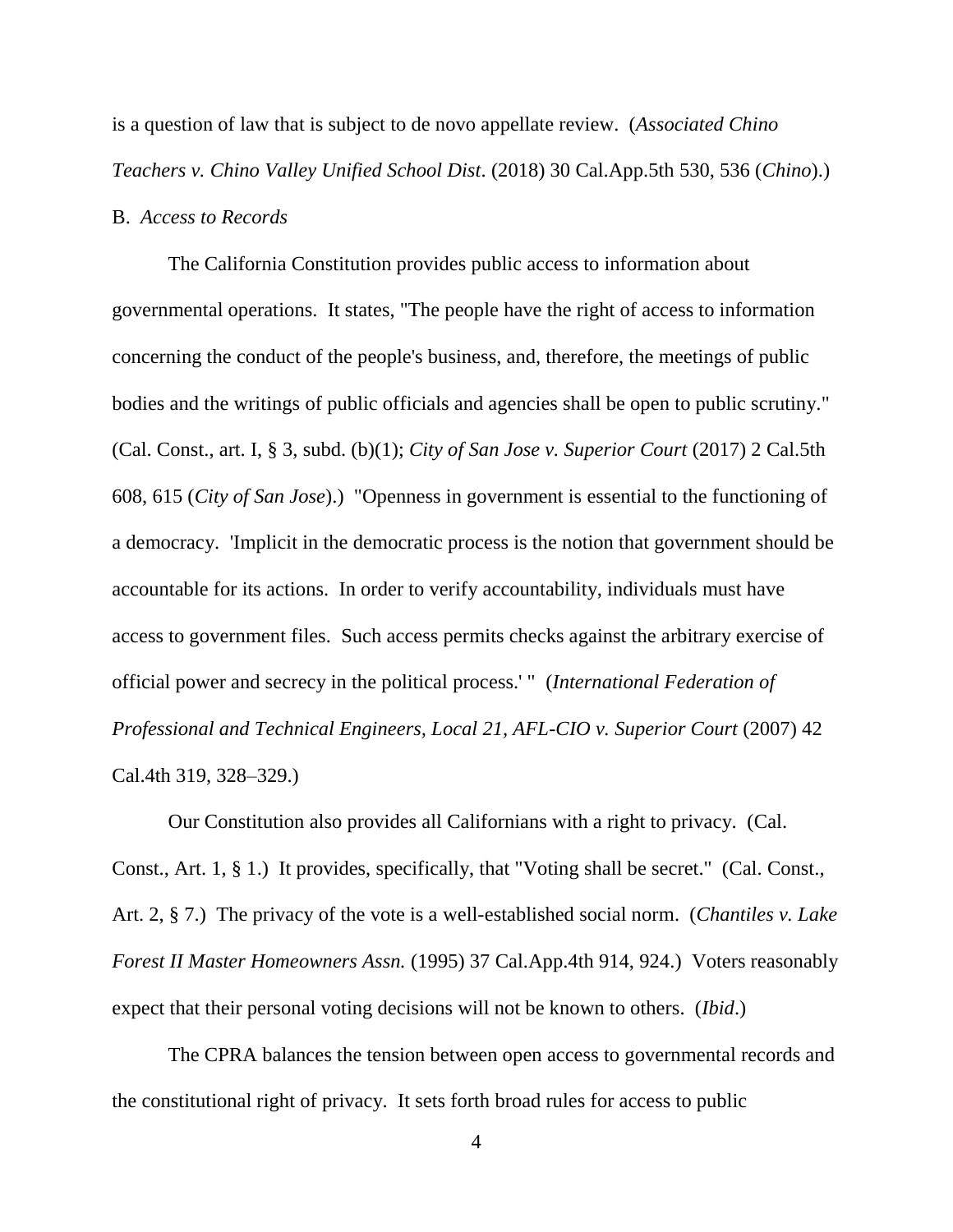information, with exemptions that protect certain privacy rights. The Legislature has declared that, "access to information concerning the conduct of the people's business is a fundamental and necessary right of every person in this state," but it was also "mindful of the right of individuals to privacy." (Gov. Code, § 6250.) In light of this balance, the CPRA exempts from disclosure those public records that are expressly protected by statute (Gov. Code, § 6254, subd.  $(k)$ )<sup>3</sup> and other categories of information when balancing openness and privacy interests. (Gov. Code, §§ 6254–6254.33; *City of San Jose*, *supra*, 2 Cal.5th at p. 616; *Chino*, *supra*, 30 Cal.App.5th at p. 536.)

We interpret the Act by determining the Legislature's intent in order to effectuate the law's purpose. " ' "We first examine the statutory language, giving it a plain and commonsense meaning. We do not examine that language in isolation, but in the context of the statutory framework as a whole in order to determine its scope and purpose and to harmonize the various parts of the enactment. If the language is clear, courts must generally follow its plain meaning unless a literal interpretation would result in absurd consequences the Legislature did not intend." ' " (*City of San Jose*, *supra*, 2 Cal.5th at p. 616.) Thus, we turn to the language of the Election Code statutes governing the counting and maintaining of ballots, set within the context of the election procedures created by the Legislature.

<sup>3</sup> Section 6254, subdivision (k) provides:

<sup>&</sup>quot;(k) Records, the disclosure of which is exempted or prohibited pursuant to federal or state law, including, but not limited to, provisions of the Evidence Code relating to privilege."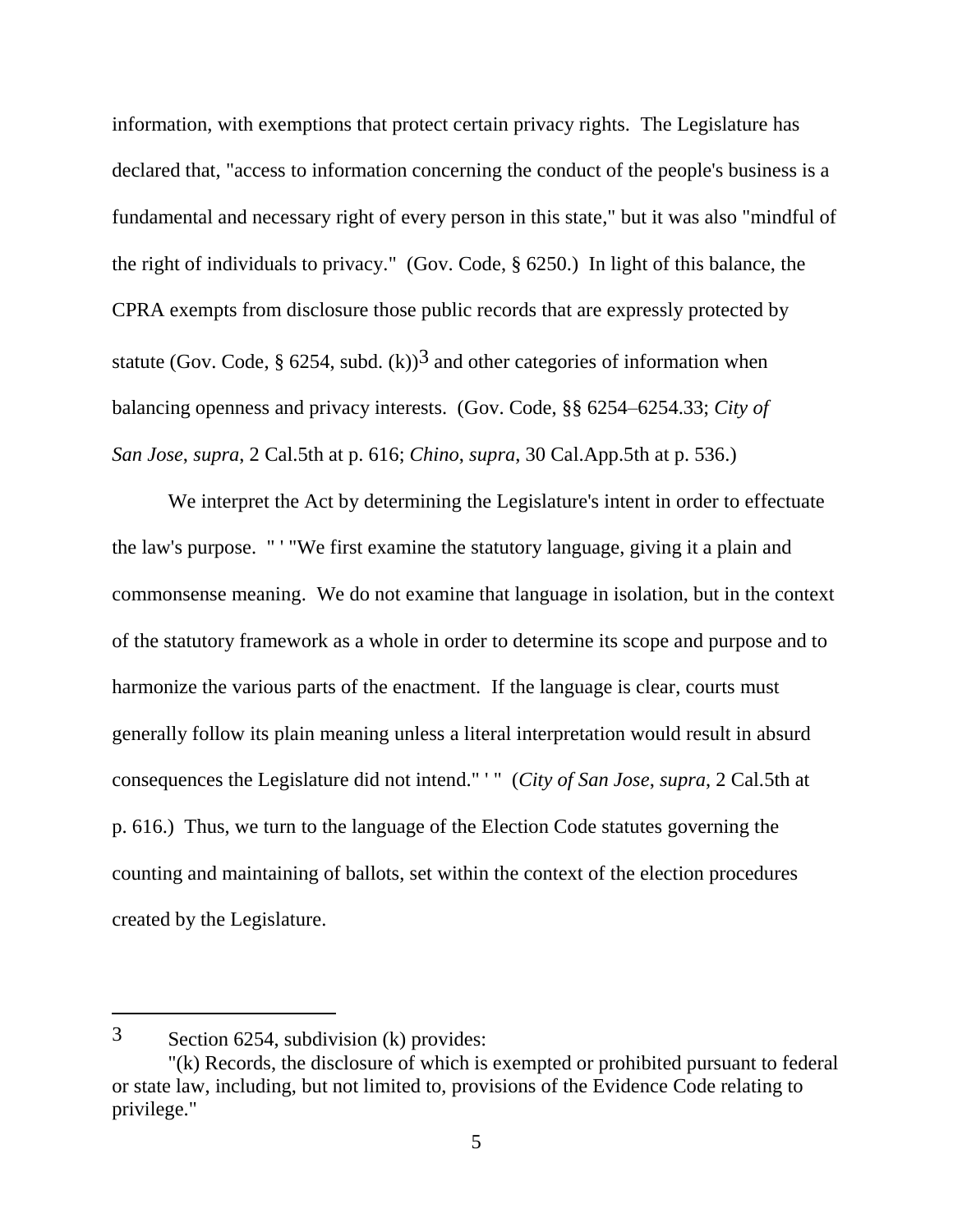# C. *Election Procedure and Laws*

 $\overline{a}$ 

Ballots are counted in a central location in San Diego.<sup>4</sup> When the polls close on an election day, each precinct board bundles up and seals into a package or packages all of that precinct's voted, spoiled, canceled and unused ballots. (§ 14431.) The precinct board prepares another package or packages with the roster of voters, the index used as the voting record, the challenge list, the assisted voters' list, and any tally sheets that were used at the precinct. (§ 14432.) All the packages are taken to the central counting location. (§ 12109.) The Registrar conducts a semiofficial canvass of the ballots and then an official canvass at this central location. (§ 15150 [semiofficial canvass]; § 15300 [official canvass].) The Registrar must provide public notice of the counting location, and members of the public may come and observe the counting. (§§ 12109 [notice], 15204 [observation].)

Any registered California voter can request a recount after the official canvass is completed and within five days beginning on the 31st day after a statewide election, or within five days following completion of a post-canvass risk-limiting audit is performed. (§ 15621.) The requestor must pay the cost of the recount. (§ 15624.) The recount must be open to the public. (§ 15629.) The ballots may be publicly examined during the recount but may be touched or handled only by an elections official or with the consent of and supervised by the elections official. (§ 15630.)

<sup>&</sup>lt;sup>4</sup> The Registrar states that all ballots in San Diego are counted at a central counting place, not at the polling locations.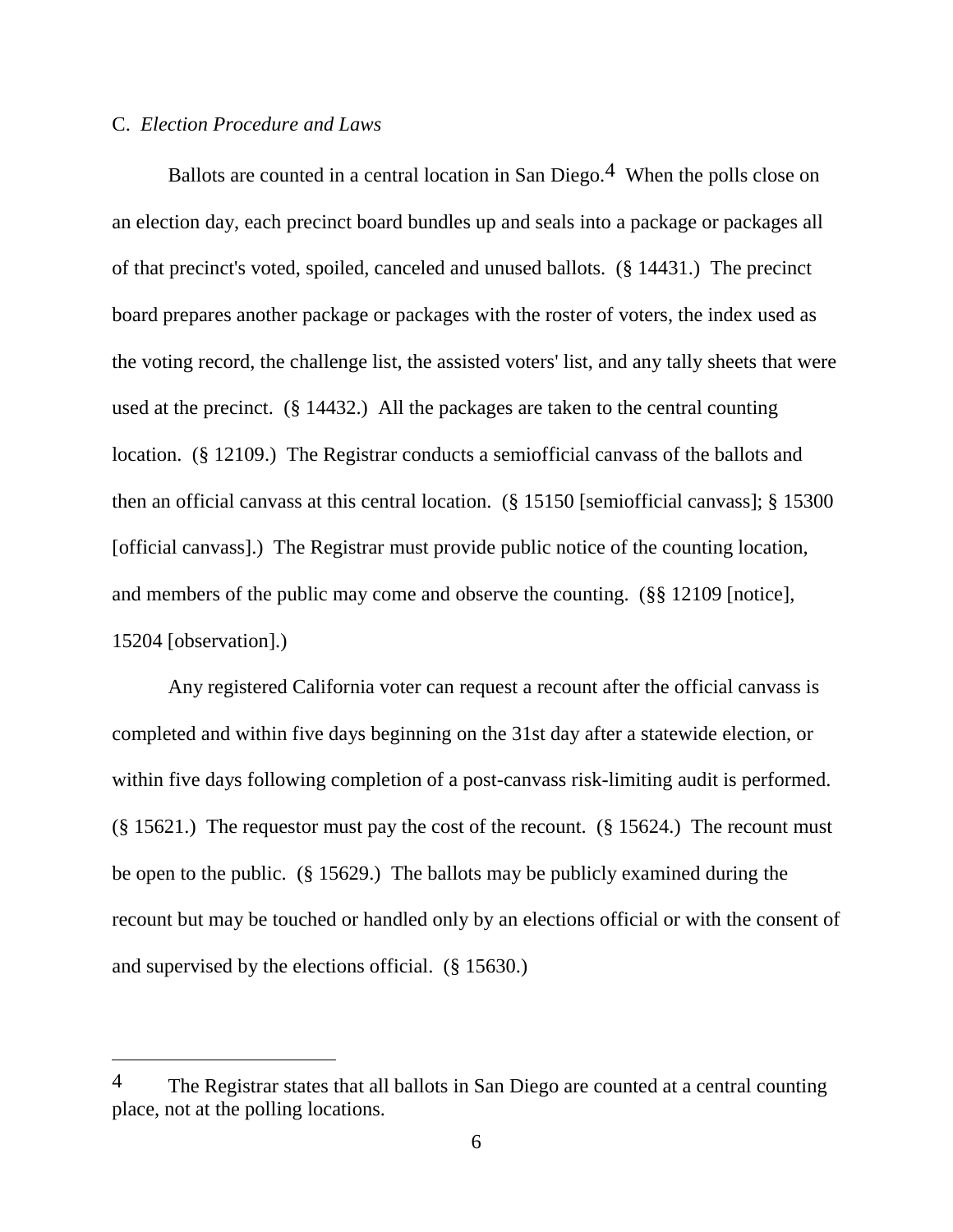After the count is completed, the Registrar must seal and maintain the packages of voted, spoiled, cancelled and unused ballots, along with the identification envelopes for vote by mail ballots and provisional ballots. For federal elections, these ballot packages must be kept, unopened, for 22 months. After 22 months have passed the ballot packages must be destroyed or recycled. (§§ 15370, 17301.) Section 15370, within the Article entitled "Ballot Security and Reporting of Results" states, "After ballots are counted and sealed, the elections official may not open any ballots nor permit any ballots to be opened except as permitted in Sections 15303 and 15304, or in the event of a recount." Sections 15303 and 15304 pertain to questioning the members of a precinct board about defective ballots. Section 17301 states that in federal elections, the ballot packages "shall be kept by the elections official, unopened and unaltered, for 22 months from the date of the election." (§ 17301, subd. (b).) Exceptions exist if the vote is contested or if there is a criminal prosecution regarding election fraud. (§ 17301, subd. (c).) If there is no contest or criminal prosecution within 22 months, the elections official "shall have the ballots destroyed or recycled. The packages [of ballots] shall otherwise remain unopened until the ballots are destroyed or recycled." (§ 17301, subd. (c).)

The Registrar also maintains separate packages of the tally sheets, voting rosters, challenge lists and assisted voters' lists for 22 months after federal elections. (§ 17303.) Unlike the ballot packages, however, the packages of tally sheets, voting rosters, challenge lists and assisted voters' lists may be inspected by all voters any time after the commencement of the official canvass of the votes. Section 17303, subdivision (c) states,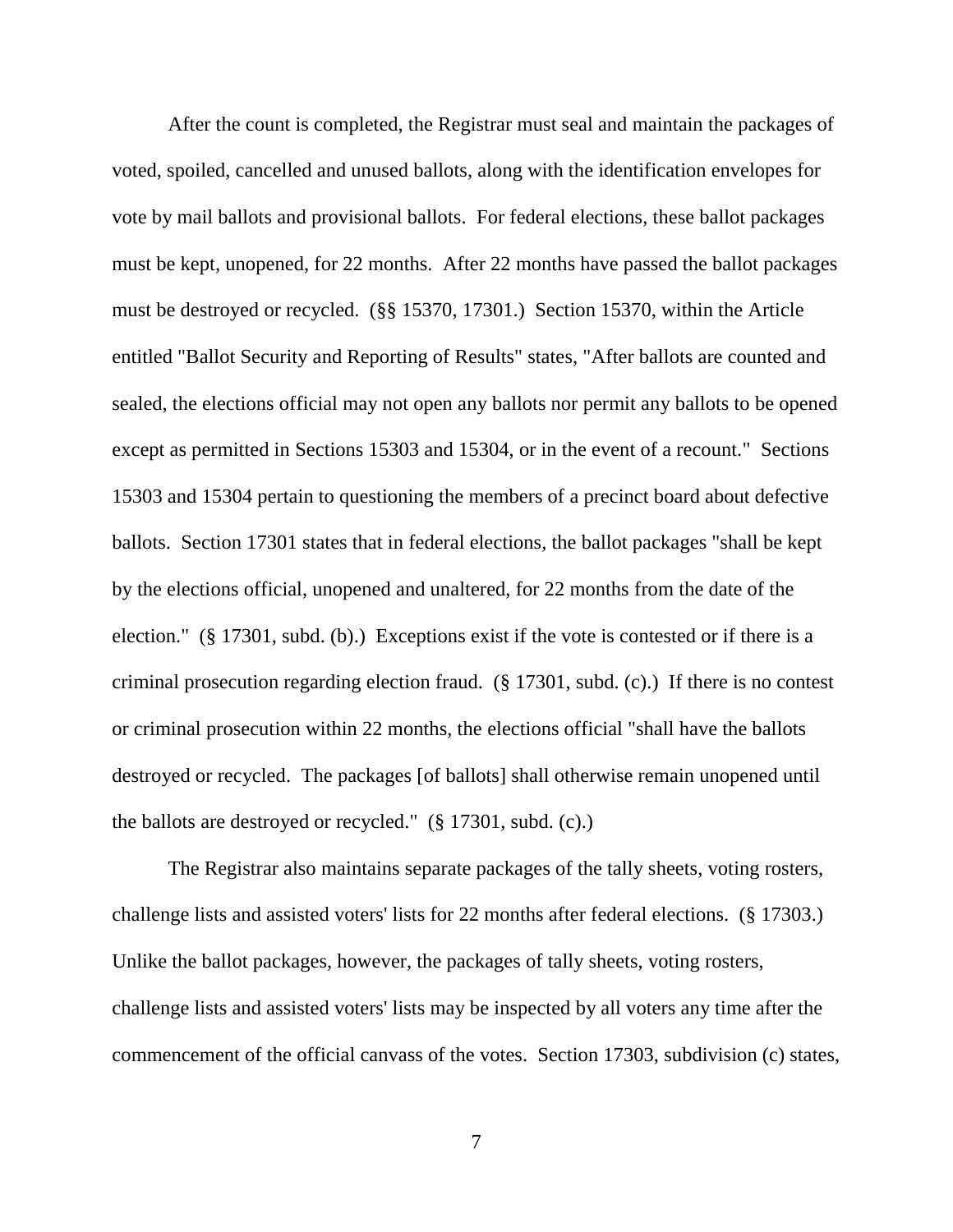"All voters may inspect the contents of the package or packages at all times following commencement of the official canvass of the votes."

# D. *Discussion*

 $\overline{a}$ 

The Legislature specified in clear language that after being counted, ballots "shall be kept . . . *unopened and unaltered*." (§ 17301, subd. (b), emphasis added.) Further, "[a]fter ballots are counted and sealed, the elections official *may not open any ballots nor permit any ballots to be opened*." (§ 15370, emphasis added.) Both statutes have exceptions not applicable here. In contrast, other election materials including tally sheets, voting rosters, and other lists are specifically open for public inspection. (§ 17303, subd. (c).) The language of the statutes could not be more clear. Ballots are expressly protected from disclosure by statute. (Gov. Code, § 6254, subd. (k).)

California courts have not addressed the issue of disclosure of ballots. Other states have addressed this issue and in each case, the decision is based upon the particular language of the statutes governing counting and maintenance of the ballots.<sup>5</sup> In a split decision in *Kosmider*, the two-justice plurality opinion closely parsed the language of a New York election statute in determining that electronic ballots "shall remain sealed" only until the information was transferred into permanent storage. The information was open to public inspection after being transferred. (*Kosmider*, *supra*, 75 N.Y.Supp.3d at

<sup>5</sup> See *White v. Clark County* (Wash.App. 2017) 401 P.3d 375; *Sumner v. New Hampshire Secretary of State* (N.H. 2016) 136 A.3d 101; *White v. Skagit County* (Wash.App. 2015) 355 P.3d 1178; *White v. Clark County* (Wash.App. 2015) 354 P.3d 38; *Price v. Town of Fairlee* (Vt. 2011) 26 A.3d 26; *Marks v. Koch* (Colo.App. 2011) 284 P.3d 118; *Smith v. DeKalb County* (Ga.App. 2007) 654 S.E.2d 469; *In re Decision v. State Bd. of Elections* (N.C.App. 2002) 570 S.E.2d 897.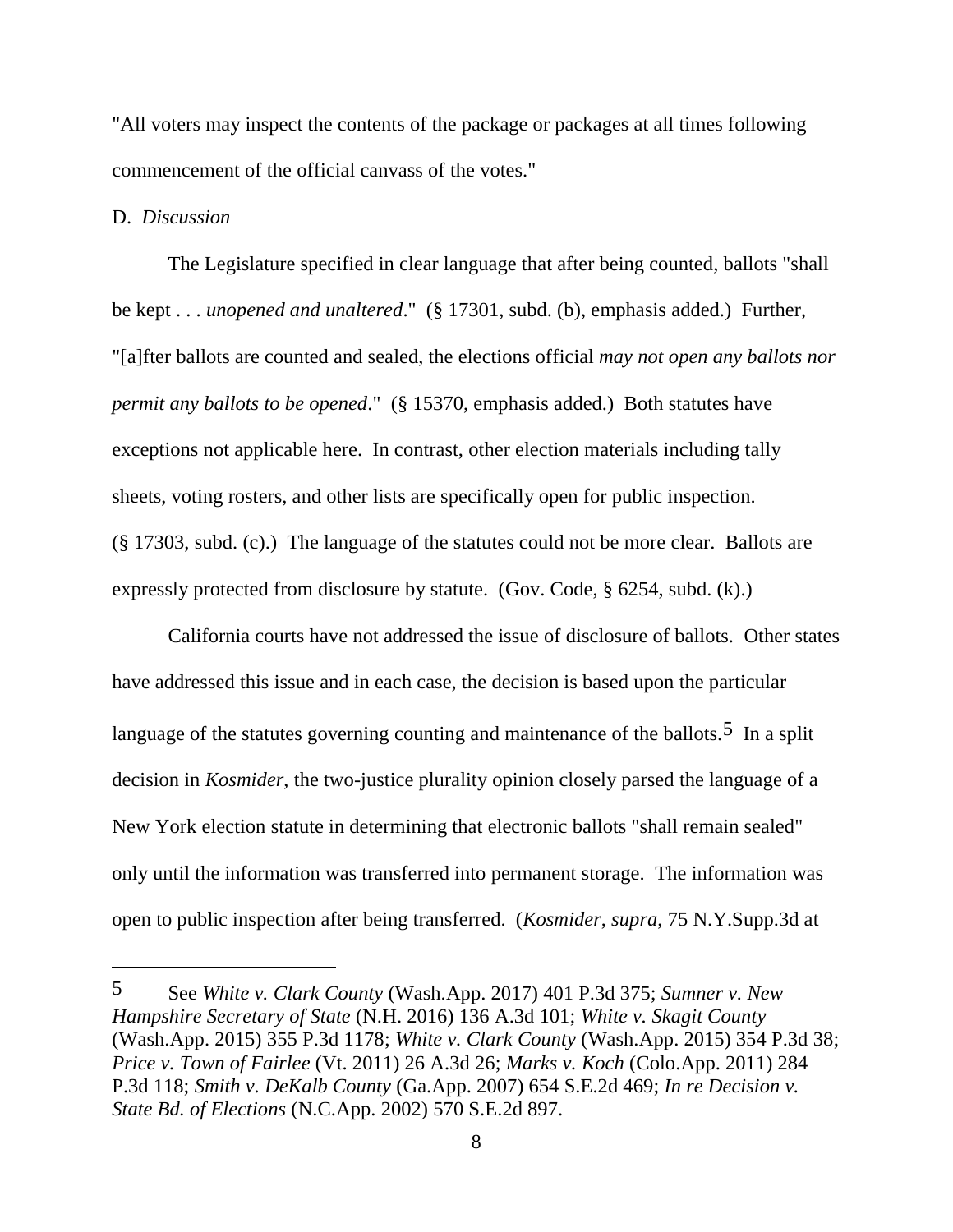pp. 308–309.) A concurring justice interpreted the statute as not creating an exemption to the freedom of information act, but as permitting inspection with a court order. (*Id*. at pp. 310–311, conc. opn. of Aarons, J.) Two justices dissented, finding the statute created an exemption from New York's freedom of information act, and created an exclusive means of reviewing ballots by first obtaining a court order. (*Id*. at pp. 311–312, dis. opn. of Rumsey, J.) New York has no common-law right of privacy and its Constitution protects privacy only against state action. (*Arrington v. New York Times* (Ct.App. 1982) 55 N.Y. 2d 433, 440, 443.)

We note that members of the public can observe the counting of ballots (§ 15204) and can request a recount if not satisfied with the government's conduct of the counting  $(\S 15621)$ .<sup>6</sup> It is also notable that the Voter's Bill of Rights,  $\S 2300$ , gives the public a right to observe the election process (§ 2300, subd.  $(9)(A)$ ), but does not provide any other right to inspect the ballots. (§ 2300.)

Upon independent review, we conclude that the Legislature has exempted ballots from disclosure under the CPRA by specific, clear language in sections 15370 and 17301. We must follow the plain meaning a statute when, as here, the language is clear. (*City of San Jose*, *supra*, 2 Cal.5th at p. 616.)

 $\overline{a}$ 

<sup>6</sup> Citizens filed an action in the San Diego Superior Court contesting the election, but the case was dismissed because the Sacramento County Superior Court has exclusive jurisdiction for contests of presidential primary elections. (§ 16421.)